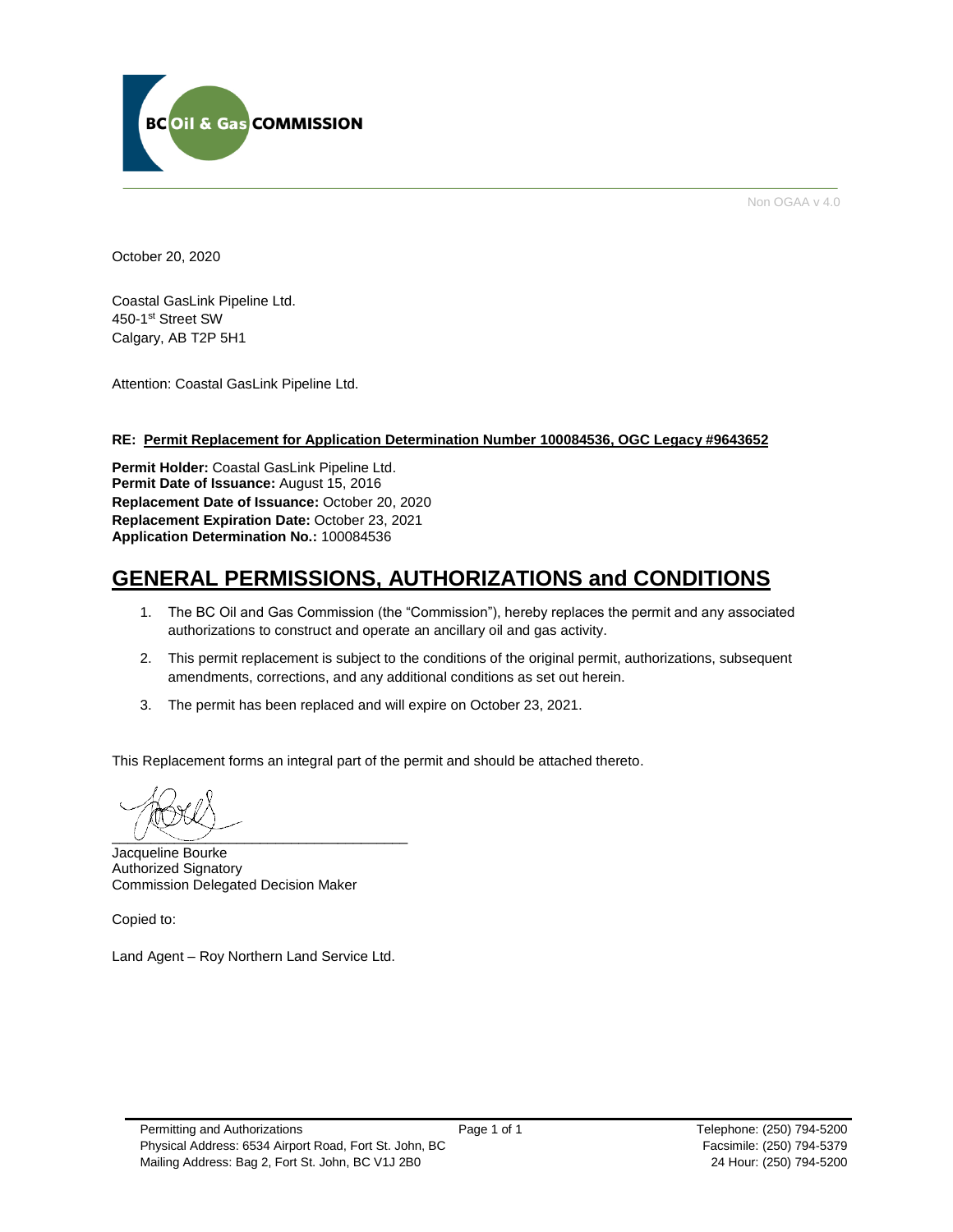

October 21, 2019

Coastal GasLink Pipeline Ltd. 450-1st Street SW Calgary, AB T2P 5H1

Attention: Coastal GasLink Pipeline Ltd.

## **RE: Permit Replacement for Application Determination Number 100084536, OGC Legacy #9643652**

**Permit Holder:** Coastal GasLink Pipeline Ltd. **Permit Date of Issuance:** August 15, 2016 **Replacement Date of Issuance:** October 21, 2019 **Replacement Expiration Date:** October 23, 2020 **Application Determination No.:** 100084536

## **GENERAL PERMISSIONS, AUTHORIZATIONS and CONDITIONS**

- 1. The BC Oil and Gas Commission (the "Commission"), hereby replaces the permit and any associated authorizations to construct and operate an ancillary oil and gas activity.
- 2. This permit replacement is subject to the conditions of the original permit, authorizations, subsequent amendments, corrections, and any additional conditions as set out herein.
- 3. The permit has been replaced and will expire on October 23, 2020

This Replacement forms an integral part of the permit and should be attached thereto.

 $\overline{\phantom{a}}$  and  $\overline{\phantom{a}}$  and  $\overline{\phantom{a}}$  and  $\overline{\phantom{a}}$  and  $\overline{\phantom{a}}$  and  $\overline{\phantom{a}}$  and  $\overline{\phantom{a}}$  and  $\overline{\phantom{a}}$  and  $\overline{\phantom{a}}$  and  $\overline{\phantom{a}}$  and  $\overline{\phantom{a}}$  and  $\overline{\phantom{a}}$  and  $\overline{\phantom{a}}$  and  $\overline{\phantom{a}}$  a

Norberto Pancera Authorized Signatory Commission Delegated Decision Maker

Copied to:

Land Agent – Roy Northern Land Service Ltd. OGC, Compliance & Enforcement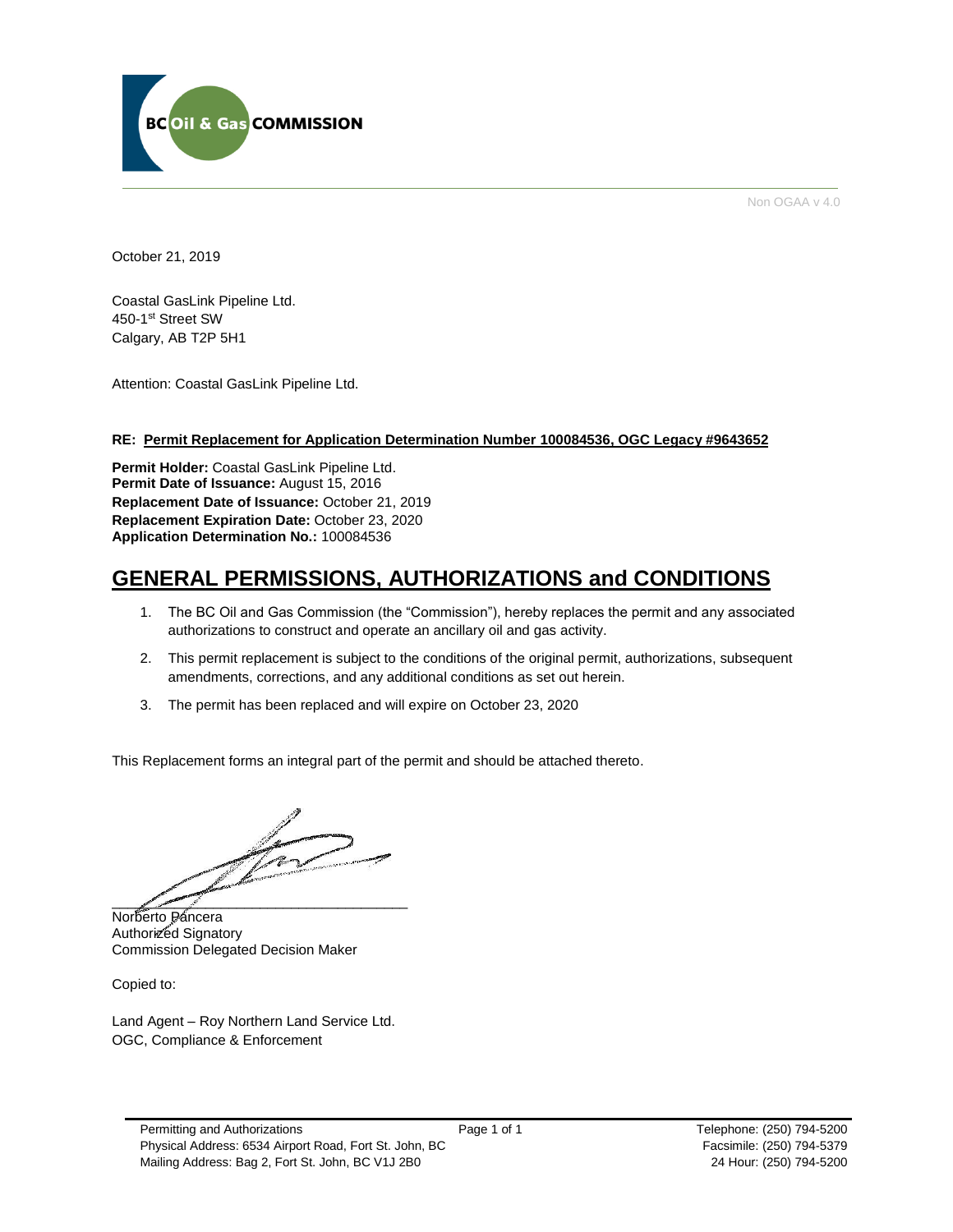

July 23, 2019

Coastal GasLink Pipeline Ltd. 450-1st Street SW Calgary, AB T2P 5H1

Attention: Coastal GasLink Pipeline Ltd.

## **RE: Permit Replacement for Application Determination Number 100084536, OGC Legacy #9643652**

**Permit Holder:** Coastal GasLink Pipeline Ltd. Permit Date of Issuance: August 15, 2016 **Replacement Date of Issuance:** July 23, 2019 **Replacement Expiration Date:** October 23, 2019 **Application Determination No.:** 100084536

## **GENERAL PERMISSIONS, AUTHORIZATIONS and CONDITIONS**

- 1. The BC Oil and Gas Commission (the "Commission"), hereby replaces the permit and any associated authorizations to construct and operate an ancillary oil and gas activity.
- 2. This permit replacement is subject to the conditions of the original permit, authorizations, subsequent amendments, corrections, and any additional conditions as set out herein.
- **3.** The permit has been replaced and will expire on October 23, 2019.

\_\_\_\_\_\_\_\_\_\_\_\_\_\_\_\_\_\_\_\_\_\_\_\_\_\_\_\_\_\_\_\_\_\_\_\_\_\_

Tarilee Rauscher Authorized Signatory Commission Delegated Decision Maker

cc: Land Agent – Roy Northern Land Service Ltd. OGC, Compliance & Enforcement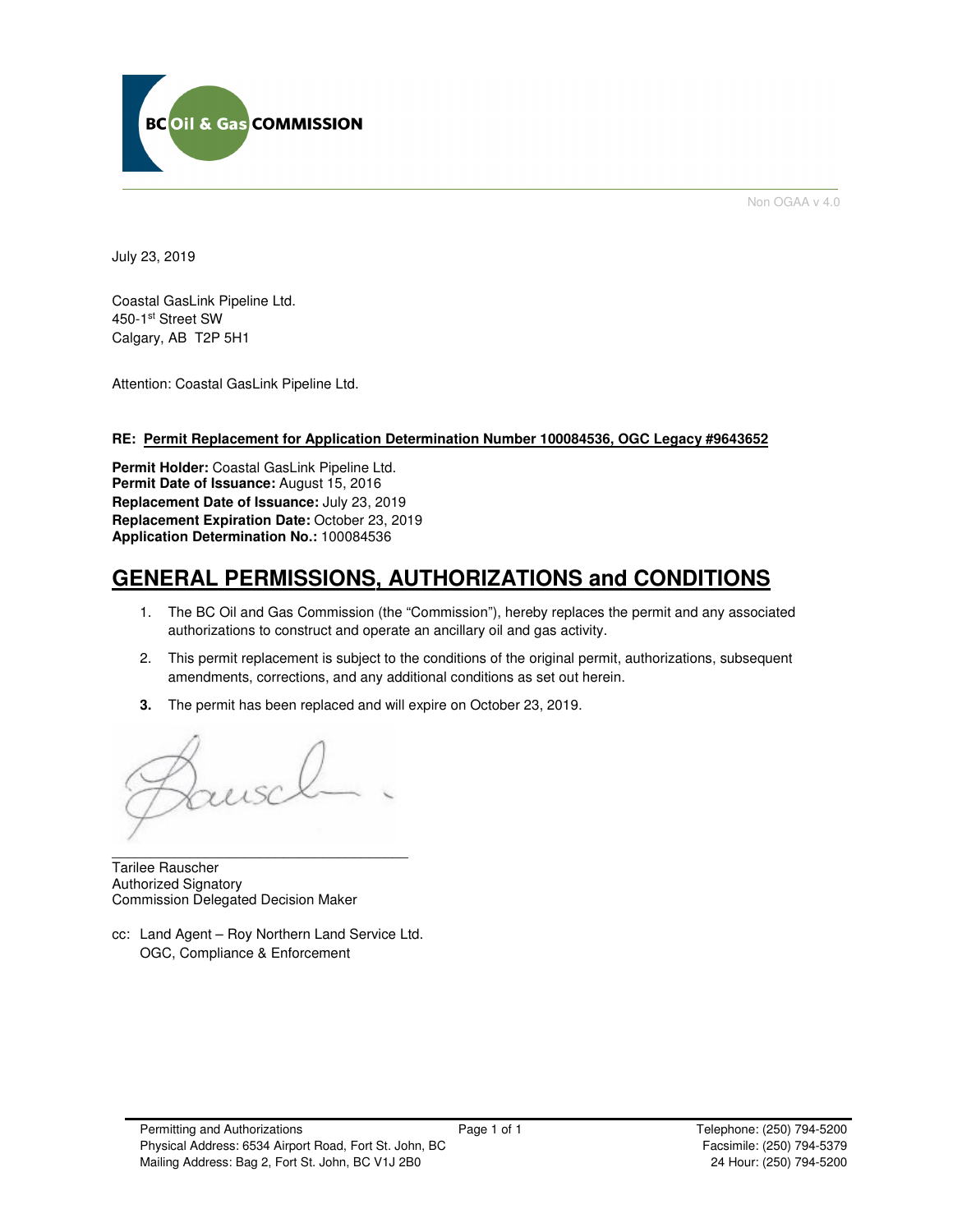

August 2, 2018

Coastal GasLink Pipeline Ltd. 450-1st Street SW Calgary, AB T2P 5H1

Attention: Coastal GasLink Pipeline Ltd.

## **RE: Permit Replacement for Application Determination Number 100084536, OGC Legacy #9643652**

**Permit Holder:** Coastal GasLink Pipeline Ltd. Permit Date of Issuance: August 15, 2016 **Replacement Date of Issuance:** August 2, 2018 **Replacement Expiration Date:** August 15, 2019 **Application Determination No.:** 100084536

# **GENERAL PERMISSIONS, AUTHORIZATIONS and CONDITIONS**

- 1. The BC Oil and Gas Commission (the "Commission"), hereby replaces the permit and any associated authorizations to construct and operate an ancillary oil and gas activity.
- 2. This permit replacement is subject to the conditions of the original permit, authorizations, subsequent amendments, corrections, and any additional conditions as set out herein.
- 3. The permit has been replaced for **1 year** and will expire on **August 15, 2019**.

## **Petroleum and Natural Gas Act**

4. Pursuant to Section 138(1) of the Petroleum and Natural Gas Act, the permit holder is authorized to enter, occupy and use any unoccupied Crown land located within the operating area to carry out the associated oil and gas activity authorized under this permit.

## **CONDITIONS**

- 5. The rights granted by this authorization are subject to all subsisting grants to or rights of any person made or acquired under the *Coal Act, Forest Act, Land Act, Mineral Tenure Act, Petroleum and Natural Gas Act, Range Act, Water Sustainability Act* or *Wildlife Act*, or any extension or renewal of the same.
- 6. The Permit holder must not assign or sublicense this permit or permit any person to use or occupy the land, other than its employees, contractors, or representatives, without the Commission's written consent.
- 7. The Permit Holder must ensure that the area is maintained in a condition so as to minimize hazards, including but not limited to hazards associated with storage of materials and equipment.
- 8. The Permit Holder must ensure that the area is free of garbage, debris and unused equipment.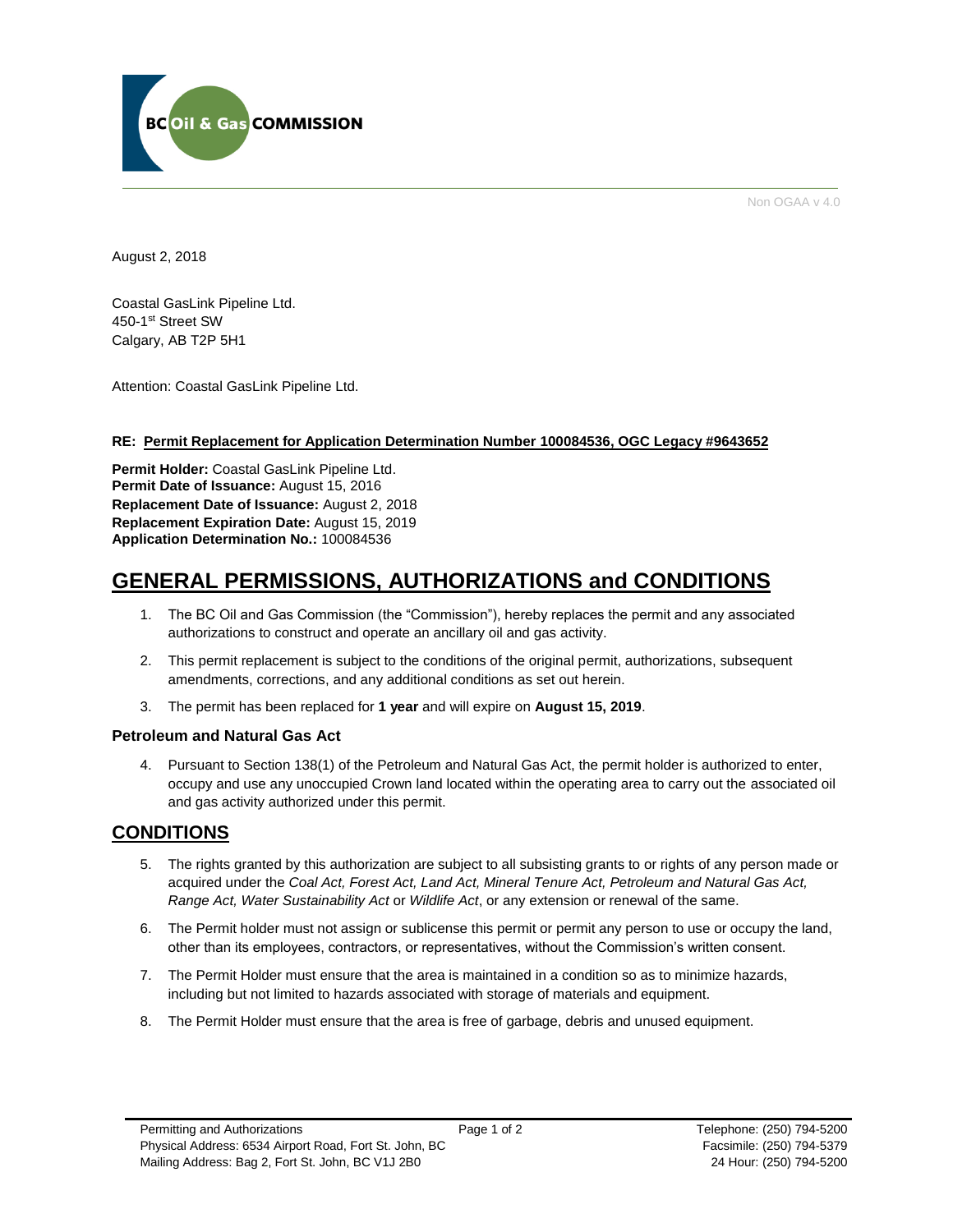Application Determination number: 100084536 Date Issued: August 2, 2018

\_\_\_\_\_\_\_\_\_\_\_\_\_\_\_\_\_\_\_\_\_\_\_\_\_\_\_\_\_\_\_\_\_\_\_\_\_\_

Jacqueline Bourke Authorized Signatory Commission Delegated Decision Maker

cc: Land Agent – Roy Northern Land Service Ltd. OGC, Compliance and enforcement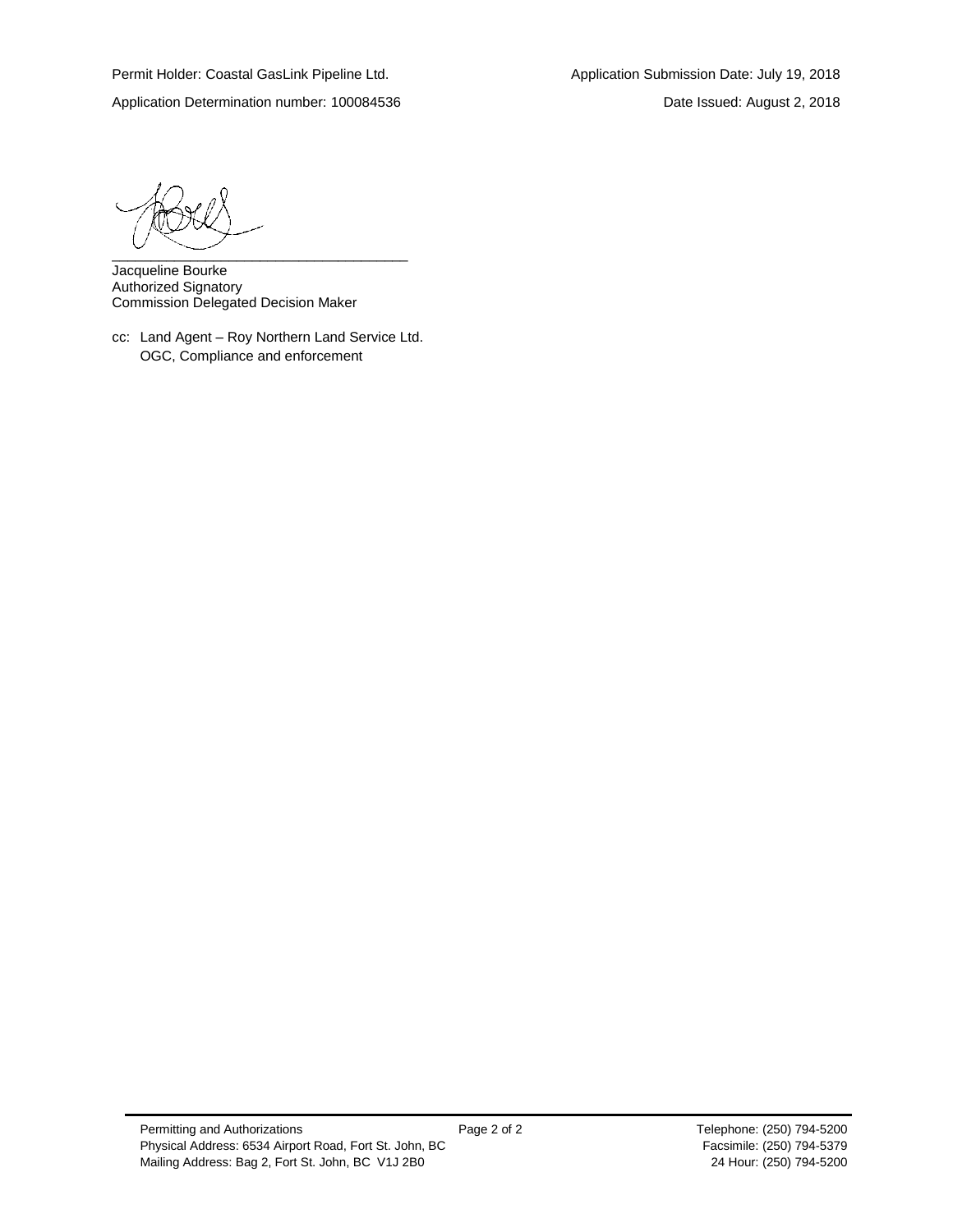

August 15, 2016

Coastal GasLink Pipeline Ltd. 450 - 1<sup>st</sup> Street SW Calgary, Alberta T2P 5H1;

Attention: Katherine Sheriff

#### **RE: Campsite within Units 61 & 71. Block F. Group 93-J-16 and Unit 70 &80. Block G. Group 93-J-16**

**Date of Issuance: August 15, 2016 Commission No.: 9643652**

#### **PERMISSIONS**

#### *Petroleum and Natural Gas Act*

- 1. Pursuant to section 138(1) of the *Petroleum and Natural Gas Act,* the permit holder is permitted to enter, occupy, and use any unoccupied Crown land located within the areas described in the attached construction plan, Document No: CGE4703-MSI-G-MP-358, revision 0, dated November 6, 2015 (the "construction plan"), by Midwest Surveys Land Surveying Ltd. as submitted to the Commission in the permit application dated December 3, 2015 to construct and operate a related activity for the purposes of carrying out oil and gas activities as defined in the *Oil and Gas Activities Act* (hereinafter referenced together as the "operating area"), subject to the conditions set out below.
	- (1) The permission to occupy and use Crown land expires two years from the date of issuance, unless the Commission has received notice of construction start, or this permit is otherwise extended, suspended, cancelled, surrendered or declared spent.
	- (2) The permission to occupy and use Crown land does not entitle the permit holder to exclusive possession of the operating area.
	- (3) The total disturbance within the operating area must not exceed 16.00 ha.

#### **AUTHORIZATIONS**

#### *Forest Act*

- 2. Pursuant to section 47.4 of the *Forest Act,* the permit holder is authorized to remove Crown timber from the operating area under Cutting Permit No. 16 under Master Licence to Cut number M02341.
- 3. This Cutting Permit is deemed spent upon the submission of the post-construction plan or upon either the cancellation or the expiry of the activities authorized by this permit.

#### **CONDITIONS**

#### **Notification:**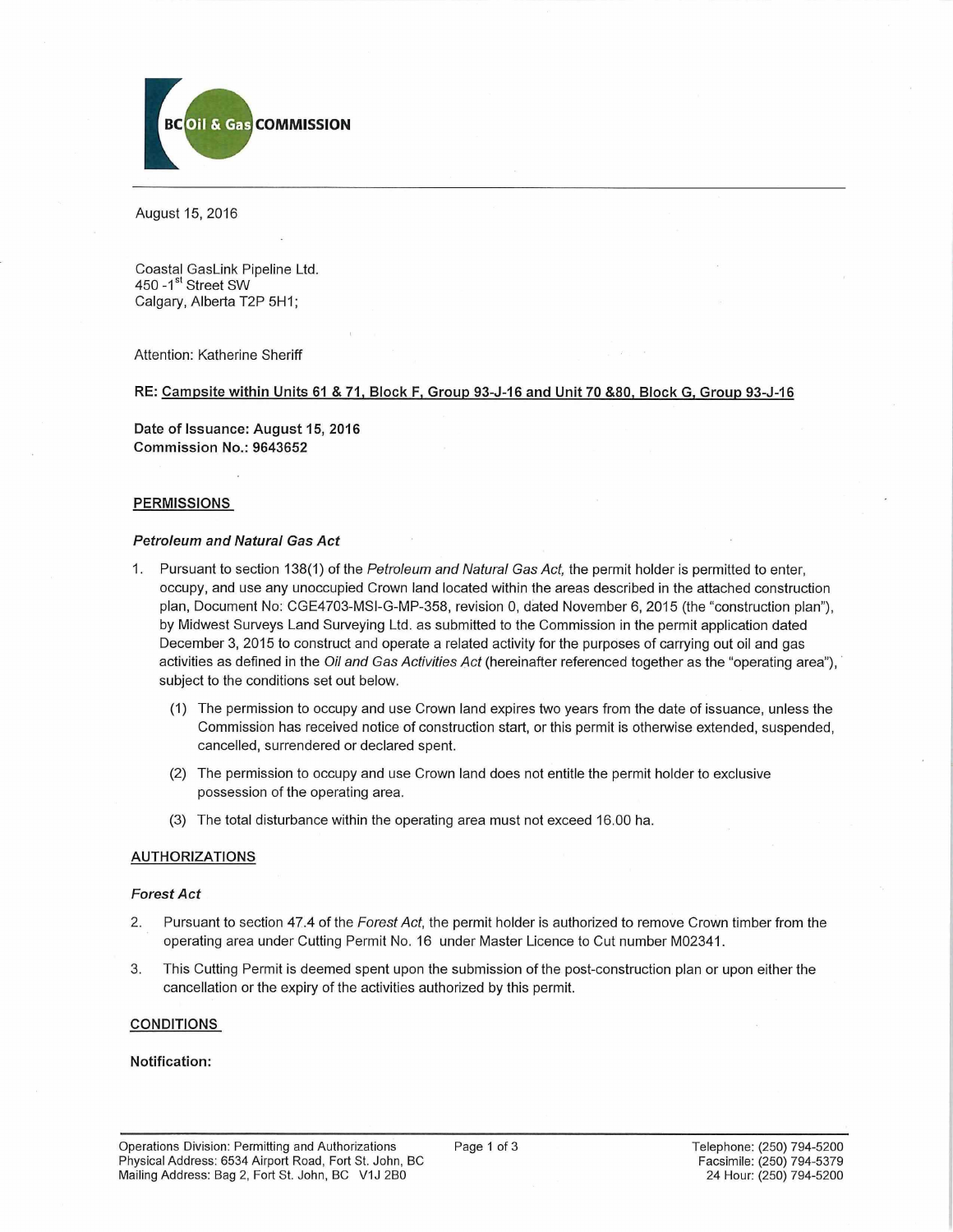- 4. A notice of construction start must be submitted to the Commission a minimum of 48 hours prior to the commencement of activities under this permit. Notification must be sent via OGC.ExternalNotifications@bcogc,ca.
- 5. Within 60 days of the completion of construction activities under this permit, the permit holder must submit to the Commission a post-construction plan as a shapefile and PDF plan accurately identifying the location of the total area actually disturbed under this permit. The shapefile and plan must be submitted via eSubmission.

### **General:**

- 6. The rights granted by this permit in relation to unoccupied Crown land are subject to all subsisting grants to or rights of any person made or acquired under the *Coal Act, Forest Act, Land Act, Mineral Tenure Act, Petroleum and Natural Gas Act, Range Act, Water Sustainability Act* or *Wildlife Act,* or any extension or renewal of the same.
- 7. The permit holder must not assign, sublicense or transfer this permit or permit any person to use or occupy Crown land, other than its employees, contractors, or representatives, without the Commission's written consent.
- 8. The permit holder must ensure that any Crown land within the operating area is maintained in a condition so as to minimize hazards, including but not limited to hazards associated with storage of materials and equipment.
- 9. The permit holder must ensure that any Crown land within the operating area is free of garbage, debris and unused equipment.

#### **Environmental:**

- 10. Following completion of the construction activities authorized under this authorization the permit holder must, as soon as practicable,
	- (1) decompact any soils compacted by the activity;
	- (2) if natural surface drainage pattern was altered by the carrying out of the activity, the permit holder must restore, to the extent practicable, to the drainage pattern and its condition before the alteration; and
	- (3) ensure re-vegetation of any exposed soil on the operating area including, where necessary, using seed or vegetative propagules of an ecologically suitable species that
		- (a) promote the restoration of the wildlife habitat that existed on the operating area before the oil and gas activity was begun, and
		- (b) stabilize the soil if it is highly susceptible to erosion.
- 11. Following completion of the activities permitted under this permit, any surface soils removed from the operating area must be redistributed so that the soil structure is restored, to the extent practicable, to its condition before the activity was begun.

#### **Clearing:**

- 12. All harvested Crown timber must be marked with Timber Mark Number MTB 694.
- 13. Cutting Permit No. 16 does not grant the permit holder the exclusive right to harvest Crown timber from the operating area. Authority to harvest some or all of the timber may be granted to other persons. The permit holder's right to harvest timber applies to any timber found on the operating area at the time they undertake harvesting activities.
- 14. Stumpage for Cutting Permit No. 16 will be calculated in accordance with the Interior Appraisal Manual as amended from time to time.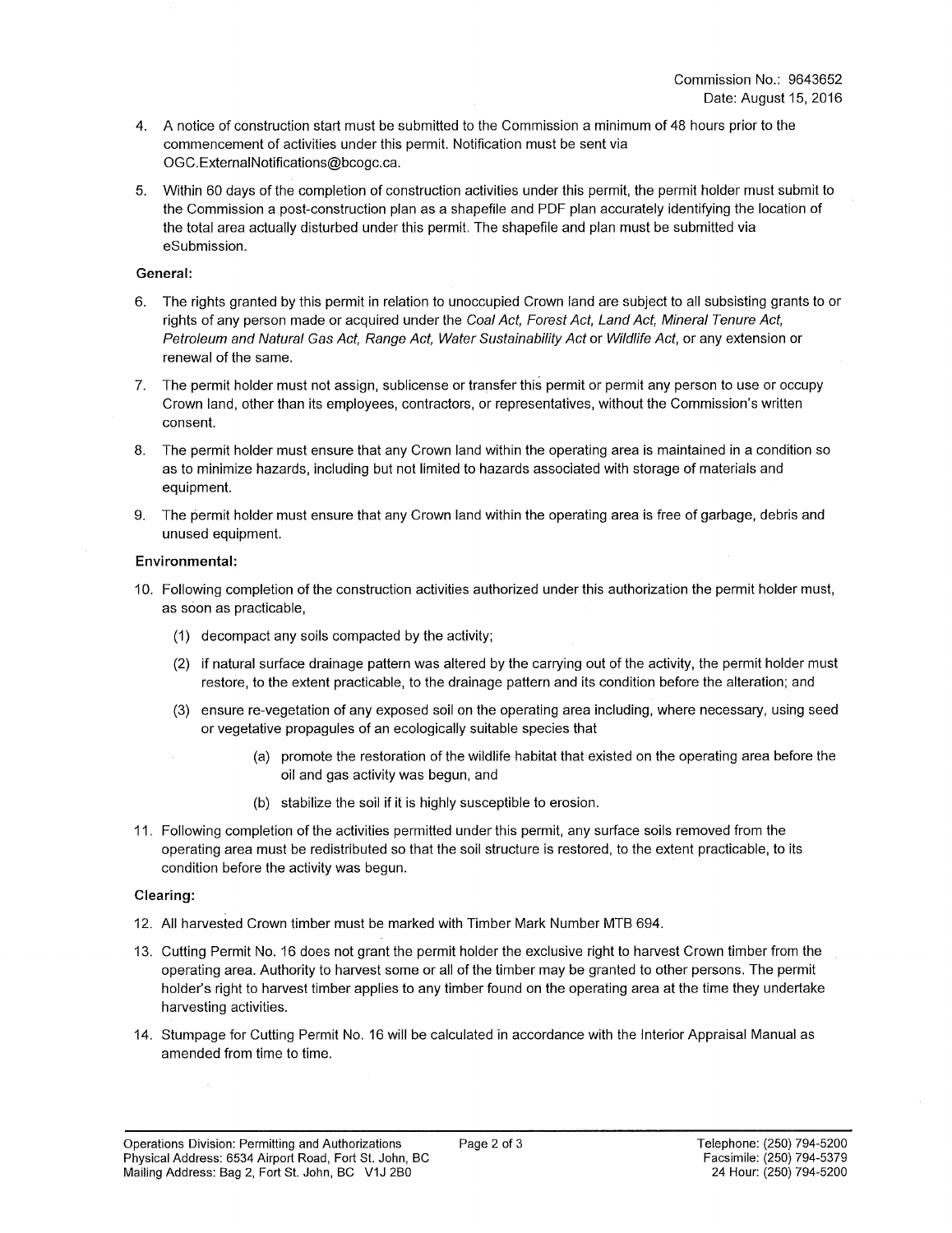- 15. The Interior merchantability specifications and monetary waste billing requirements in the Provincial Logging Residue and Waste Measurement Procedures Manual that are in effect upon issuance of this authorization apply to any waste assessments required under Master License to Cut M02341.
- 16. The holder of Cutting Permit No. 16 must pay to the government, stumpage and any waste billing determined in accordance with the terms of this authorization.
- 17. The permit holder is authorized to fell any trees located on Crown land within 1.5 tree lengths of the operating area that are considered to be a safety hazard according to *Workers Compensation Act* regulations and must be felled in order to eliminate the hazard. Trees or portions of these trees that can be accessed from the operating area without causing damage to standing timber may be harvested.

#### **Archaeology:**

- 18. An AIA report must be submitted to the Commission as soon as practicable.
- 19. If artifacts, features, materials or things protected under section 13(2) of the Heritage Conservation Act are identified the permit holder must, unless the permit holder holds a permit under section 12 of the Heritage Conservation Act issued by the Commission in respect of that artifact, feature, material or thing:
	- a. immediately cease all work in the vicinity of the artifacts, features, materials or things;
	- b. immediately notify the Commission and the Archaeology Branch of the Ministry of Forests, Lands and Natural Resource Operations
	- c. refrain from resuming work in the vicinity of the artifacts, features, materials or things except in accordance with an appropriate mitigation plan that has been prepared in accordance with the Heritage Conservation Act and approved by the Archaeology Branch of the Ministry of Forests, Lands and Natural Resource Operations.

#### **ADVISORY GUIDANCE**

- 1. Appropriate tenure will be issued upon acceptance of the post-construction plan. Submission of the original application and submission of the post-construction plan is considered an application for all subsequent applicable *Land Act* tenures. Upon the Commission's acceptance of the post-construction plan no further applications for replacement tenure are required.
- 2. Unless a condition or its context suggests otherwise, terms used in this authorization have the same meaning as the Environmental Protection and Management Regulation under the *Oil and Gas Activities Act.*

The attached plan(s) forms an integral part of this permit.

Corev Scoñeld

Natural Resource Officer

pc: Roy Northern Land Service Ltd. Commission No.: 9643652 Worksafe BC MoFLNRO: Prince George Forest Dstrict OGC First Nations: BRFNC, MLIB, SFN, WMFN